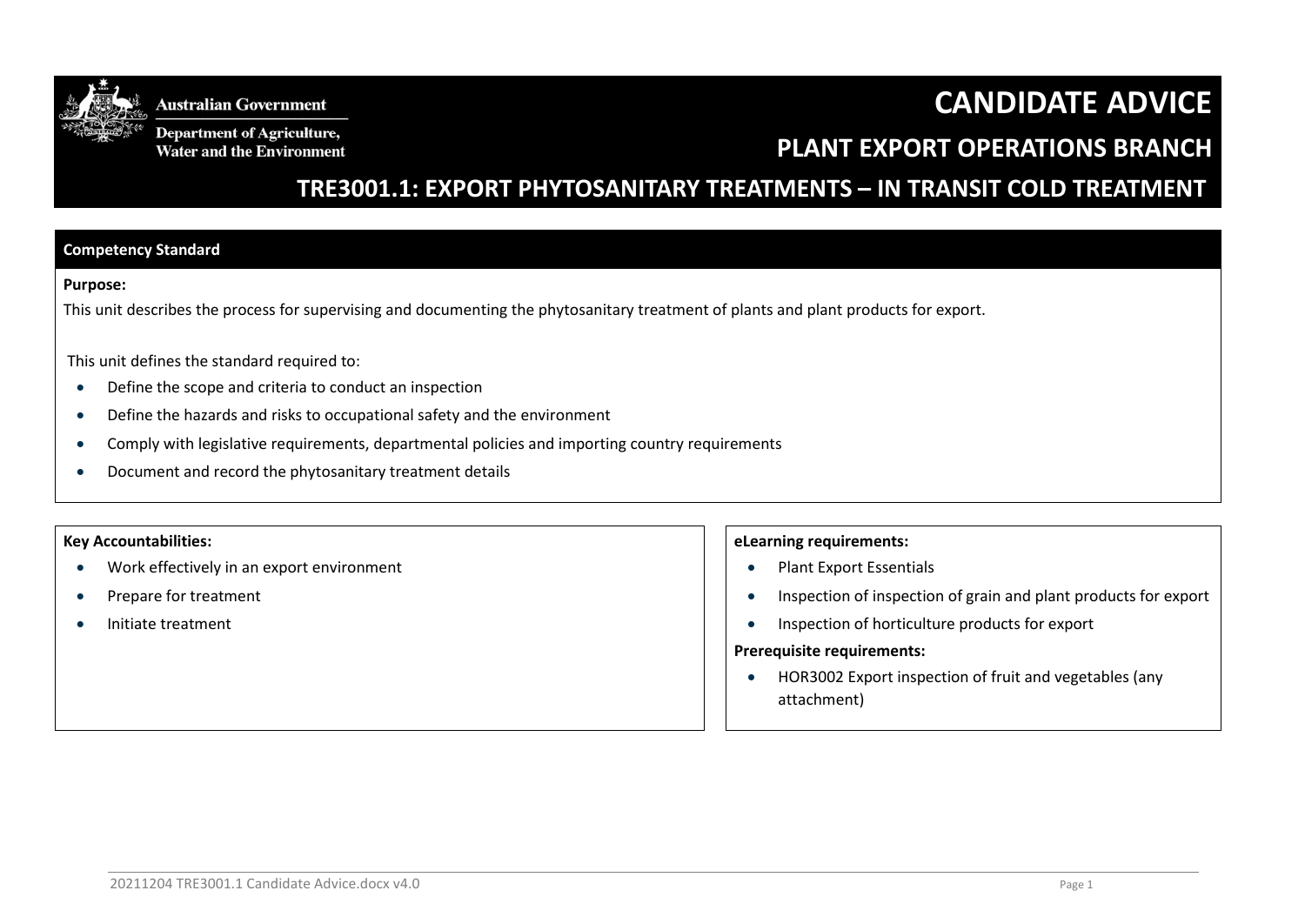

**Department of Agriculture,**<br>Water and the Environment

Candidate Advice

Plant Export Operations Branch

### TRE3001.1: Export Phytosanitary Treatments – In transit cold treatment

| <b>Competency standard</b>       | <b>Competency criteria</b>                                                            |  |  |
|----------------------------------|---------------------------------------------------------------------------------------|--|--|
| 1. Work effectively in an export | 1.1 Complies with:                                                                    |  |  |
| environment                      | <b>Export legislation</b>                                                             |  |  |
|                                  | APS Values and Code of Conduct                                                        |  |  |
|                                  | Departmental instructional material                                                   |  |  |
|                                  | Work Health & Safety (WHS) requirements                                               |  |  |
|                                  | 1.2 Apply effective communication, conflict management and decision-making techniques |  |  |
|                                  | 1.3 Ensures all required export documentation has been completed and/or lodged        |  |  |
| 2. Prepare for treatment         | 2.1 Receives and validates export documentation                                       |  |  |
|                                  | 2.2 Checks for and assesses treatment requirements                                    |  |  |
|                                  | 2.3 Obtains relevant instructional material                                           |  |  |
|                                  | 2.4 Collects required tools/equipment                                                 |  |  |
|                                  | 2.5 Checks site WHS and PPE requirements                                              |  |  |
| 3. Initiate treatment            | 3.1 Confirms readiness of product for treatment                                       |  |  |
|                                  | 3.2 Verifies treatment equipment                                                      |  |  |
|                                  | 3.3 Supervises treatment set-up                                                       |  |  |
|                                  | 3.4 Verifies product security (if applicable)                                         |  |  |
|                                  | 3.5 Completes the approved treatment records and distribute and retain as required    |  |  |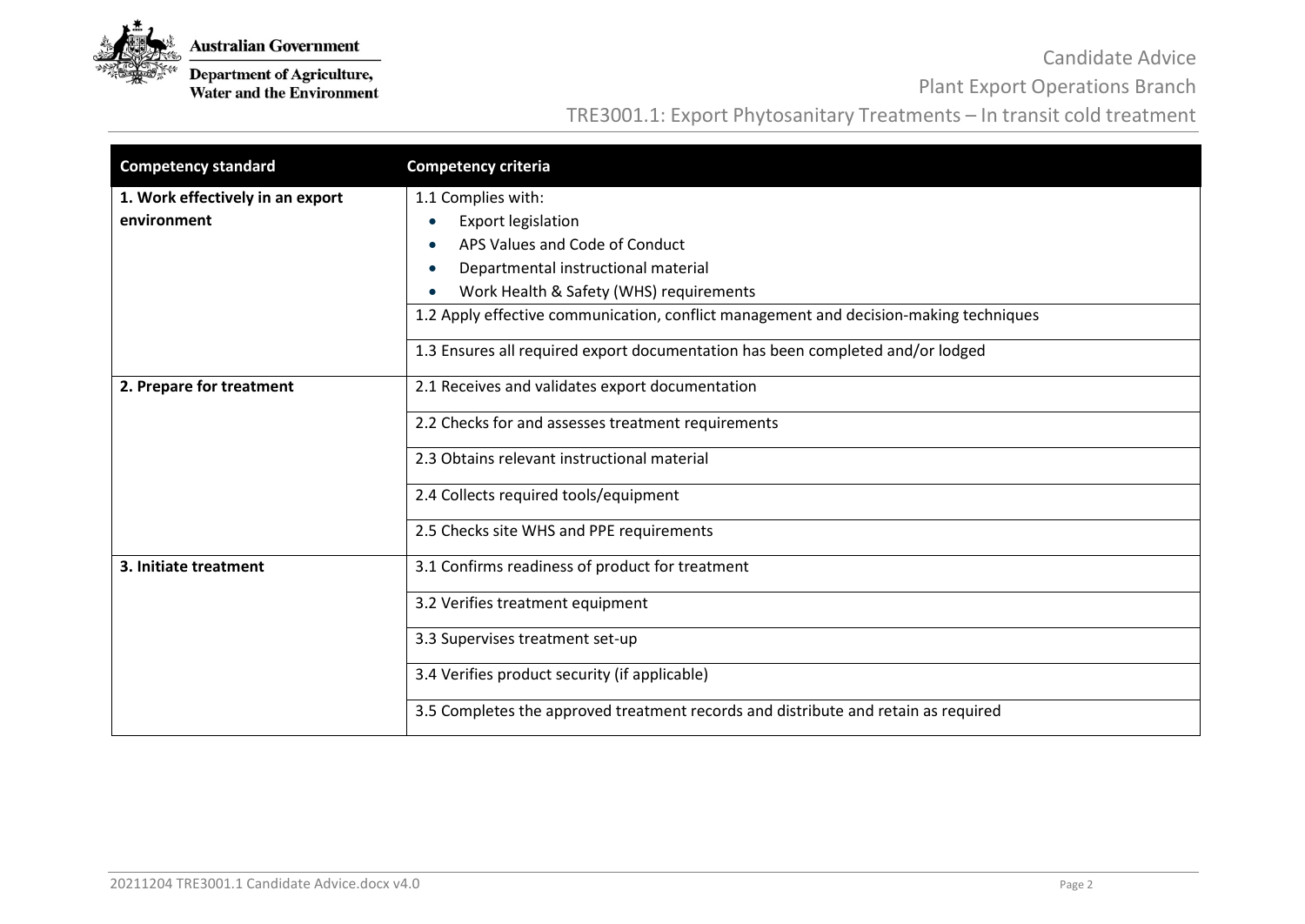

**Department of Agriculture,**<br>Water and the Environment

Candidate Advice

Plant Export Operations Branch

TRE3001.1: Export Phytosanitary Treatments – In transit cold treatment

| <b>Competency Standard</b>                                                                                                                                                                                                                                                                                       |                                                                                                                                                                                                                                                                                                                                                                                                                                                                                                                                                                                                                                                                                                                                                                                                                                                                                                                                                                                                                                                                                 |                                                                                                                                                                                                                                                                                                                                                                                                                                                                                                                                                                                                                                                                                                                                                                                                                                                                                                                       |  |  |  |
|------------------------------------------------------------------------------------------------------------------------------------------------------------------------------------------------------------------------------------------------------------------------------------------------------------------|---------------------------------------------------------------------------------------------------------------------------------------------------------------------------------------------------------------------------------------------------------------------------------------------------------------------------------------------------------------------------------------------------------------------------------------------------------------------------------------------------------------------------------------------------------------------------------------------------------------------------------------------------------------------------------------------------------------------------------------------------------------------------------------------------------------------------------------------------------------------------------------------------------------------------------------------------------------------------------------------------------------------------------------------------------------------------------|-----------------------------------------------------------------------------------------------------------------------------------------------------------------------------------------------------------------------------------------------------------------------------------------------------------------------------------------------------------------------------------------------------------------------------------------------------------------------------------------------------------------------------------------------------------------------------------------------------------------------------------------------------------------------------------------------------------------------------------------------------------------------------------------------------------------------------------------------------------------------------------------------------------------------|--|--|--|
| <b>Required knowledge:</b>                                                                                                                                                                                                                                                                                       | <b>Required skills:</b>                                                                                                                                                                                                                                                                                                                                                                                                                                                                                                                                                                                                                                                                                                                                                                                                                                                                                                                                                                                                                                                         | <b>Required attitude:</b>                                                                                                                                                                                                                                                                                                                                                                                                                                                                                                                                                                                                                                                                                                                                                                                                                                                                                             |  |  |  |
| Plant export legislation<br>Good decision making<br><b>WHS requirements</b><br>Phytosanitary treatment<br>requirements<br>Product security standards<br>$\bullet$<br><b>Effective communication skills</b><br>Governance processes<br>Conflict management techniques<br>$\bullet$<br><b>Export documentation</b> | Determine and interpret phytosanitary treatment<br>$\bullet$<br>requirements<br>Verify treatment equipment<br>$\bullet$<br>Supervise treatment set-up<br>$\bullet$<br>Implement phytosanitary treatment requirements<br>$\bullet$<br>Monitor product security standards<br>$\bullet$<br>Completion of treatment documentation<br>$\bullet$<br>Use literacy skills to read, interpret and follow<br>$\bullet$<br>organisational policies, procedures, instructions<br>Record accurately and legibly information collected<br>$\bullet$<br>Select and apply procedures for a range of tasks<br>$\bullet$<br>Use communication skills to fulfil job role including<br>$\bullet$<br>questioning techniques, active listening, clarifying<br>information, consulting with supervisors, dealing<br>with conflict and using technology<br>Use numeracy skills to estimate, calculate and<br>$\bullet$<br>record routine workplace measures<br>Use interpersonal skills to work with and relate to<br>$\bullet$<br>people form a range of cultural, social and religious<br>backgrounds | Behave honestly and with integrity<br>Act with care and diligence<br>$\bullet$<br>Treat everyone with respect and courtesy,<br>and without harassment<br>Comply with all applicable Australian laws<br>$\bullet$<br>Comply with any lawful and reasonable<br>direction given by someone in the<br>employee's Agency who has authority to<br>give the direction<br>Disclose, and take reasonable steps to avoid<br>٠<br>any conflict of interest (real or apparent)<br>At all times behave in a way that upholds the<br>$\bullet$<br>APS Values and the integrity and good<br>reputation of the APS<br>Perform function in an impartial and<br>$\bullet$<br>professional manner<br>Be openly accountable for your actions<br>$\bullet$<br>Be responsive to the Government in<br>providing frank, honest, comprehensive,<br>accurate and timely advice and in<br>implementing the Government's policies and<br>programs |  |  |  |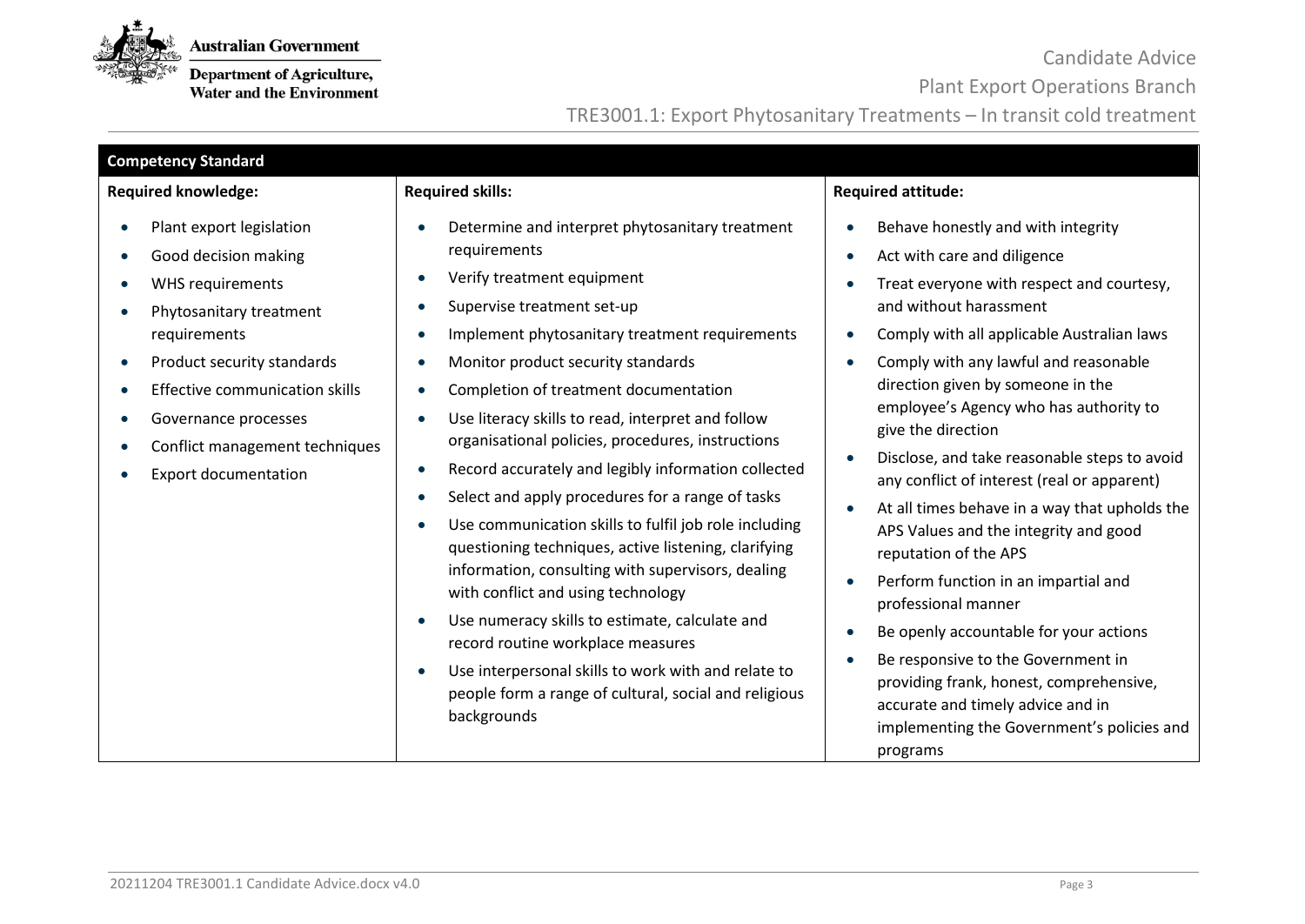

**Department of Agriculture, Water and the Environment** 

Candidate Advice Plant Export Operations Branch TRE3001.1: Export Phytosanitary Treatments – In transit cold treatment

#### **Candidate Advice - Demonstration**

**Competency name TRE3001.1: EXPORT PHYTOSANITARY TREATMENT – In Transit Cold Treatment** 

The evidence required to demonstrate competency in this unit is to be relevant to workplace operations and satisfy holistically all of the requirements of the competency criteria and required skills, knowledge and attitude and include achievement of the following:

- Define the scope and criteria for initiating in-transit cold treatment in line with department and importing country requirements
- Apply and follow WHS requirements associated with the treatment
- Determine treatment requirements
- Conduct required treatment tasks complying with the department and importing country requirements
- Document the initiation of treatment to defend the decision-making process

| <b>Competency Criteria:</b>                     | <b>Demonstration</b>                                                                                                                                                                                                                                                                                                                                                                                                                                                                                    |
|-------------------------------------------------|---------------------------------------------------------------------------------------------------------------------------------------------------------------------------------------------------------------------------------------------------------------------------------------------------------------------------------------------------------------------------------------------------------------------------------------------------------------------------------------------------------|
| 1. Work effectively in an export<br>environment | What can you do to avoid unnecessary workplace incidents or accidents?                                                                                                                                                                                                                                                                                                                                                                                                                                  |
| 2. Prepare for treatment                        | Outline all the tasks you would undertake to prepare for initiating an in-transit cold treatment<br>Show me where you would find the in-transit cold treatment requirements for <insert<br>country/commodity&gt;<br/>What instructional material do you need to be aware of and follow to carry out in-transit cold<br/>treatment tasks for the department?<br/>When the client gives you the RFP what do you do with it?</insert<br>                                                                   |
| 3. Initiate treatment                           | Demonstrate how you would inspect the container and explain what you are looking for<br>What information do you need to record from the container and where do you find this<br>information?<br>How do you determine if there are mandatory pre-cooling requirements?<br>Why is it important to ensure fruit has been pre-cooled to the required temperature?<br>How do you determine if the fruit is down to the required temperature?<br>How would you ensure your thermometer is reading accurately? |